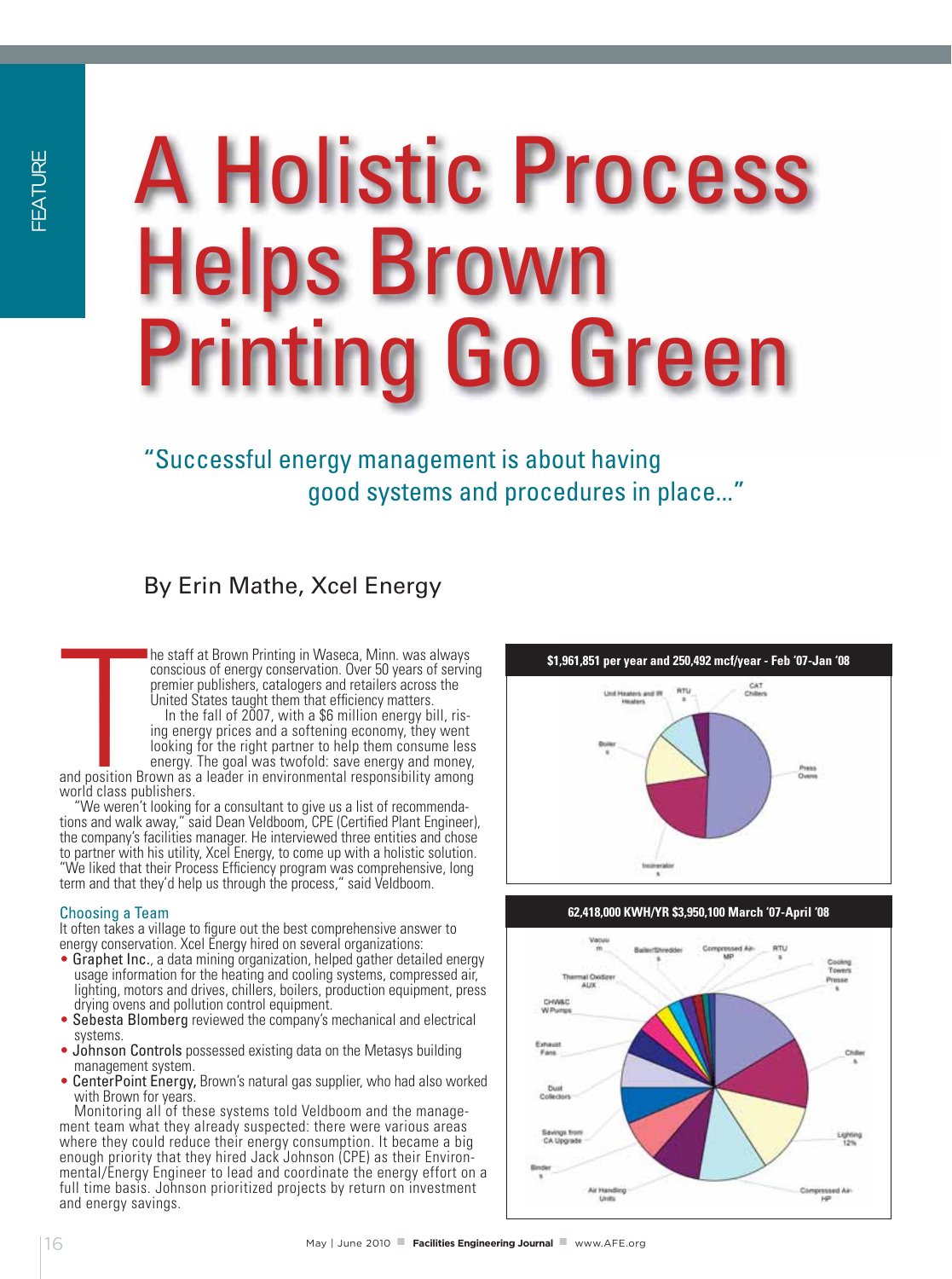### Adding Energy Star

From there, Johnson partnered with the U.S. Environmental Protection Agency's Energy Star Program. Energy Star helps commercial, industrial and institutional organizations improve their energy performance through targeted tools such as the Energy Star Guidelines for Energy Management.



"Successful energy management is about having good systems and procedures in place," said Elizabeth Dutrow, director of Energy Star's Industrial Sector Partnerships. "Since we started Energy Star back in 1992, we've incorporated the best management practices we've learned from energy managers into our guidelines. From there, we update the guidelines to keep them fresh and current."

In partnership with Energy Star, Brown has agreed to:

- Measure and track the energy performance of its facilities by using tools offered through Energy Star;
- Develop and implement a plan consistent with the Energy Star Energy Management Guidelines to achieve energy savings;
- Spread the word about the importance of energy efficiency to its staff and community;
- Support the Energy Star Challenge, a national call-to-action to help improve the energy efficiency of America's commercial and industrial buildings by 10 percent or more;

• Highlight the achievements with recognition offered through Energy Star. The Energy Star model and assessment grid along with the Xcel Energy Process Efficiency program provided the framework to ensure success. "The synergy of all of these companies and groups working together helped us set goals and come up with a strategy," said Johnson. "The results were listed on an all-inclusive chart and that was our guiding document."

## Creating Priorities

Five primary areas of focus quickly rose to the top:

- 1. Brown's compressed air systems, which were using 17 percent of the overall energy.
- 2. Conservation practices though employee engagement.
- 3. Electrical related issues such as power monitoring, peak demand control, chillers and lighting.
- 4. The drives in both the HVAC Bindery and new equipment.
- 5. The natural gas applications (specifically, thermal oxidizers) including pollution control equipment, boiler burner controls, temperature setbacks and operating sequences.

### Compressed Air —A Better Match to Their Needs

This wasn't the first time Brown had taken a closer look at efficiency. A review of the compressed air systems had revealed a need years ago.

Brown had been using the standard 90-pound compressed air for the bulk of its printing operations. Parts of the binding and page feeding equipment required a lower operating pressure, in the 30 psi range, and the 90 psi air was being regulated down to this pressure.

"It takes a lot more energy to make 90 psi air so we knew there were inefficiencies," said Veldboom.

After evaluating the compressed air usage in the Bindery, Veldboom realized that about 40 percent required the lower pressure. A new medium pressure air system was installed which could serve the lower air pressure needs.

 "With that system in place, we turned the high pressure compressor off and it resulted in a net power reduction of 3 percent," said Veldboom. "The overall electrical savings was 3.75 million kWh. That's enough power to supply 365 homes and reduces our carbon dioxide output by 995 tons.

### Engaging Employees

Energy Star offers many tools and resources to educate and motivate employees on energy management. Taking a page from that model, Brown engaged its employees with an "Air Leak Challenge" contest. They asked employees to find and point out leaks in the system by examining both technologies and practices. Johnson helped review them, fix them and put procedures in place to ensure the leaks didn't come back. As a bonus, the employees enjoyed both the challenge and the education the findings provided.

A second employee-themed component was pointing out how much electricity was used in the facility's lighting. Johnson made

# "BROWN PRINTING HAS LONG BEEN ONE OF OUR MOST PROGRESSIVE **CONSERVATION** IMPROVEMENT PROGRAM (CIP) PATRONS…"

some charts that told employees how many dollars it cost to light a particular fixture for an hour, a day, a week, or longer. He welcomed and encouraged suggestions for improvements. The results included new motion sensors and a reduction in lighting certain areas. The savings were a whopping \$20,000.

### HVAC Bindery Drives

The second initiative involved the possibility of employing Variable Frequency Drives (VFDs) on the Bindery's Heating Ventilation and Cooling (HVAC) system. Fans run constantly to heat and cool the plant. VFDs were installed to reduce the speed of the motor to match the requirement for air. This dramatically reduced the amount of natural gas required to heat the outside air drawn into the system and the amount of electrical energy required to run the fans.

There's a rough rule for these applications," said Marcus Hendrickson, Xcel Energy account manager. "If you decrease the motor speed by 50 percent, the energy consumption is 1/8th or 20 percent. The key here is to have a control system which monitors the airflow and backs down the motor speed according to the needs." Hendrickson says the payback period on the VFD alone was just over a year after rebates and energy savings.